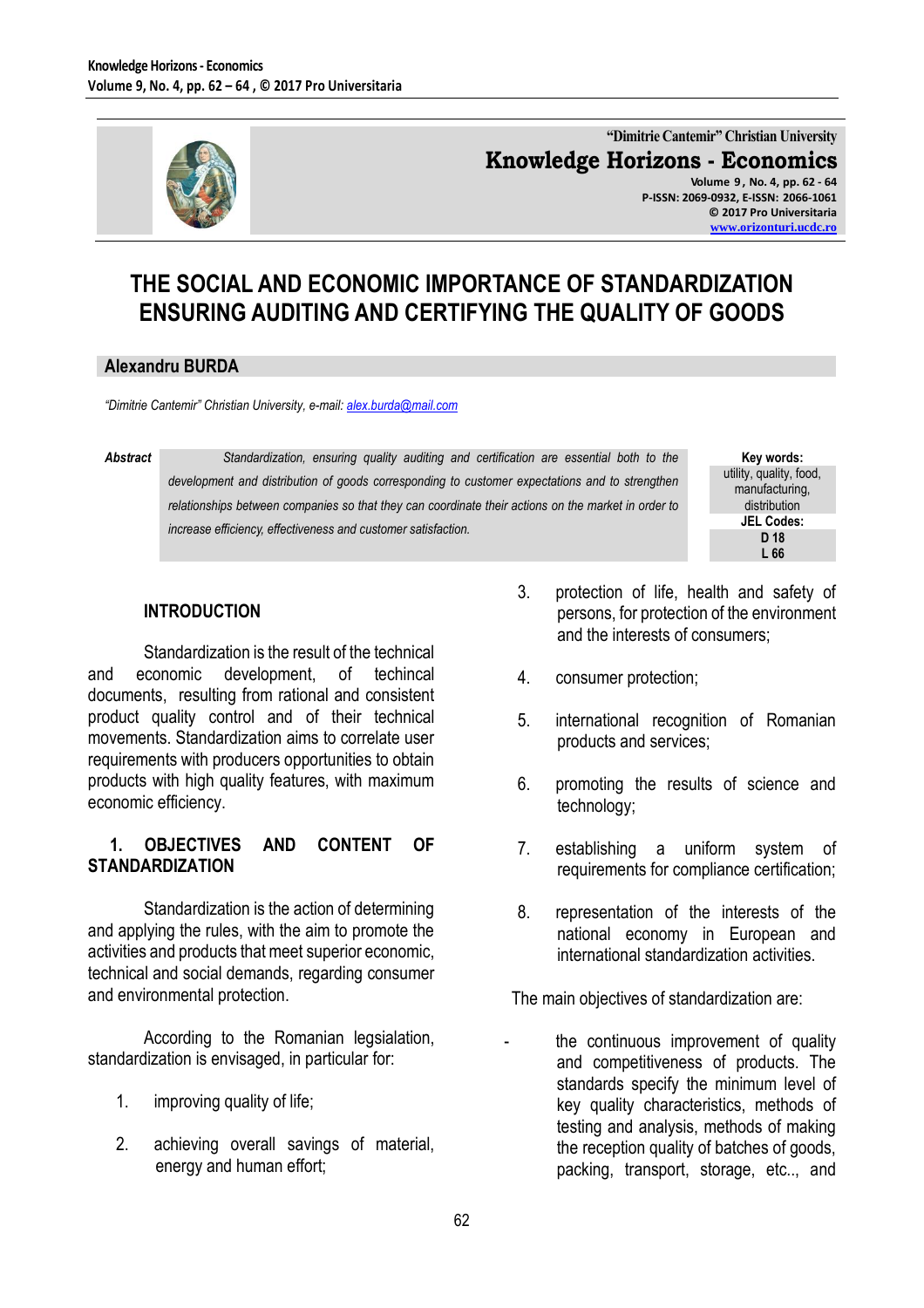prerequisites are complied ensure this objective;

- promoting technical progress and accelerating production renewal;
- streamlining the size of the goods range and types;
- facilitating the international exchange of information and goods.

Through technical terminology adopted by symbolization, codification, standardization helps to establish a common language between the contracting parties, facilitating the conduct of internal and international economic relations. In this respect, economic contracts are made to international standards or recognized national parties. The quality of products is continuously improved by standardization. Standardization establishes basic parameters, technical, indicators of reliability and maintainability, methods of analysis and testing of the products and the conditions which raw material, materials, gauges and control, etc. must meet. The basis of standardization are:

- classification, which seeks to establish a rational and economical series of types and sizes of products acording to their purpose, similarities in terms of construction, to the needs in a given period;
- unification is closely related to classification and has the effect of reducing diversity by combining several options, especially in terms of size and shape;
- aggregation, as the use of similar parts constructively combined to form appropriate equipment variants working in diverse conditions;
- modulation, icommon to a number of products.

Applying it specifically, classification ensures the functioning of food chains, that fixing some dimensions of the product is in correlation

with package dimensions, means of transport and storage.

Romania is currently developing the following categories standards, coordinated by the Standards Association of Romania ASRO:

- Roman standards SR;
- SP professional standards;
- company standards SF.

#### **2. QUALITY ASSURANCE, QUALITY AUDIT, QUALITY CERTIFICATION**

Ensuring quality includes all planned and systematic actions that provide confidence that the goods or services meet the requirements, actions pursued in their application by an independent neutral body. Quality assurance is necessary to achieve the desired level of quality at the best price, consumer protection and access to the international market. To do this, a quality system must be aplied that includes the organizational structure, responsibilities of each employee, capabilities, resources and activities across the enterprise.

Quality assurance system track quality management, i.e. the correct sizing of production by avoiding excess quality or poor quality because both are leading to additional costs. Quality assurance includes generally all measures are taken to consistently achieve a certain quality of products.

Quality audit is a systematic and independent examination aimed to determine whether activities and results met earlier arrangements if they are implemented effectively and are suitable to achieve the objectives of meeting the freight market as required and according to consumer requirements. Audit is to hear, to listen, to examine. The audit does not control people, but their activity. Quality audit can be internal or external. The internal audit is carried out on behalf of the management to assess the state of the quality system established policy on quality and new objectives of the enterprise. The external audit is made by the customer or by an independent organization. Peculiarities of external audit to internal audit are: